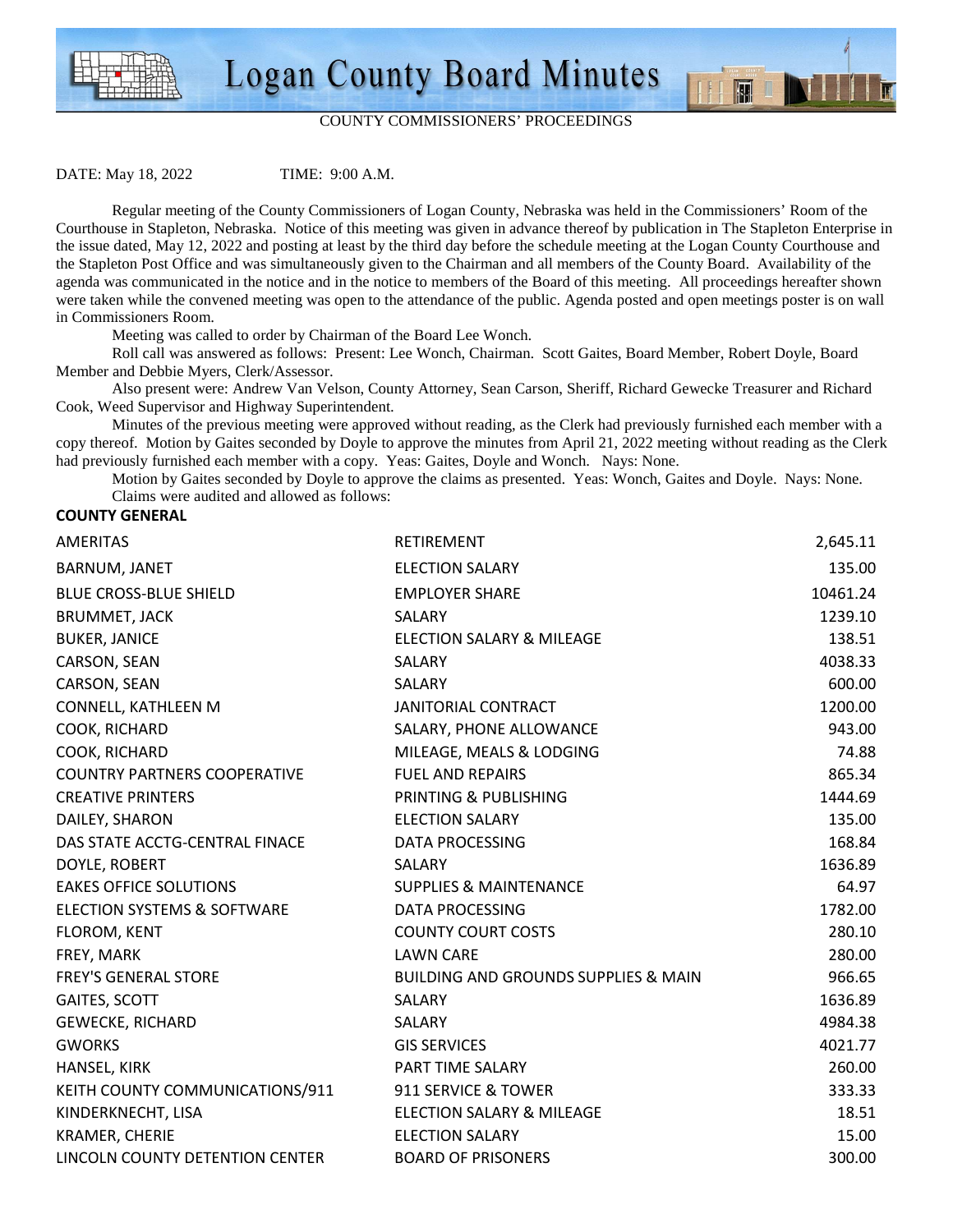

## Logan County Board Minutes

|                                          | <b>Logan County Board Minutes</b><br>$\mathbb{R}^n$<br>H |         |
|------------------------------------------|----------------------------------------------------------|---------|
| MAIN, KAREN                              | <b>ELECTION SALARY &amp; MILEAGE</b>                     | 144.36  |
| MIPS, INC.                               | <b>SERVICE</b>                                           | 1153.65 |
| MYERS, DEBBIE                            | SALARY                                                   | 4038.33 |
| MYERS, DEBBIE                            | SALARY                                                   | 425.00  |
| MYERS, DEBBIE                            | MILEAGE, MEALS & LODGING                                 | 70.20   |
| NE ASSN CO CLK, REG DEEDS ELEC COMM      | <b>DUES</b>                                              | 125.00  |
| <b>NACO</b>                              | DUES, REGISTRATIONS, TRAINING ETC                        | 100.00  |
| NEB PUBLIC HEALTH ENVIROMENTAL LAB       | SUPPLIES LAW ENFORCEMENT                                 | 105.00  |
| NEBRASKA.GOV                             | CO ATTORNEY SUPPLIES                                     | 1.00    |
| NICHOLSON, JENNIFER                      | <b>SALARY</b>                                            | 2493.52 |
| NICHOLSON, JENNIFER                      | <b>ELECTION SALARY</b>                                   | 10.00   |
| PETTY CASH FUND                          | TELE, UTILITIES, DUES, SUBSCRIPTIONS & POSTAGE           | 1480.01 |
| SCHAEFFER, PAM                           | <b>ELECTION SALARY &amp; MILEAGE</b>                     | 166.06  |
| <b>TRANSUNION RISK &amp; ALTERNATIVE</b> | <b>DATA PROCESSING</b>                                   | 75.00   |
| U.S. BANK                                | DUES, POSTAGE, TRAINING, SUPPLIES                        | 193.69  |
| VAN VELSON, ANDREW                       | <b>SALARY</b>                                            | 2010.71 |
| VAN VELSON, ANDREW                       | <b>MILEAGE &amp; SUPPLIES</b>                            | 199.82  |
| <b>VERIZON WIRELESS</b>                  | <b>SHERIFF PHONE</b>                                     | 255.70  |
| WEEMS, AMANDA                            | SALARY                                                   | 3477.44 |
| WONCH, CECIL                             | SALARY                                                   | 1636.89 |
| WONCH, CECIL                             | <b>MILEAGE</b>                                           | 77.22   |
| WOOD, DALEN                              | SALARY                                                   | 4904.50 |
| <b>COMMUNITY FIRST BANK</b>              | <b>EMPLOYER SHARE OASI</b>                               | 2513.34 |
| <b>GENERAL ROAD</b>                      |                                                          |         |
| <b>BUD'S REPAIR</b>                      | ROAD EQUIPMENT REPAIR                                    | 113.33  |
| CARSON, SEAN                             | PART TIME SALARY                                         | 945.00  |
| COOK, RICHARD                            | <b>SALARY</b>                                            | 1845.00 |
| <b>COUNTRY PARTNERS COOPERATIVE</b>      | <b>FUEL AND REPAIRS</b>                                  | 2443.54 |
| <b>CROELL INC</b>                        | <b>GRAVEL &amp; BORROW</b>                               | 3621.09 |
| <b>CURTIS, KEVIN</b>                     | PART TIME SALARY                                         | 513.00  |
| DAWSON TIRE & WHEEL                      | <b>MACHINERY &amp; EQUIPMENT</b>                         | 2127.70 |
| <b>EAKES OFFICE SOLUTIONS</b>            | <b>SHOP SUPPLIES</b>                                     | 153.26  |
| <b>EASTSIDE SERVICE</b>                  | <b>FUEL AND REPAIRS</b>                                  | 2685.89 |
| <b>FREY'S GENERAL STORE</b>              | <b>SHOP SUPPLIES</b>                                     | 220.09  |
| <b>GB AUTO SERVICE INC</b>               | <b>MACHINERY &amp; EQUIPMENT</b>                         | 2710.70 |
| JIVIDEN, KENNETH                         | PART TIME SALARY                                         | 1467.00 |
| KOVANDA, MICHAEL                         | <b>SALARY</b>                                            | 1440.00 |
| LEACH, SCOTT                             | SALARY                                                   | 4041.31 |
| MEDICAL ENTERPRISES INC                  | MISC EXP                                                 | 35.00   |
| MIDLAND'S OCCUPATIONAL MEDICINE          | MISC EXP                                                 | 20.00   |
| MYERS, LARRY                             | <b>SALARY</b>                                            | 2767.81 |
| NEBRASKA TRUCK CENTER                    | ROAD EQUIPMENT REPAIR                                    | 601.36  |
| NMC EXCHANGE LLC                         | ROAD EQUIPMENT REPAIR                                    | 357.45  |
| PAULSEN INC                              | <b>GRAVEL &amp; BORROW</b>                               | 1679.00 |
| PETTY CASH FUND                          | TELE. AND UTILITIES & SUPPLIES                           | 246.45  |
| <b>TRAFFIC SIGN CORP</b>                 | <b>SIGNS &amp; POSTS</b>                                 | 2810.53 |
| U.S. BANK                                | DUES, REGISTRATIONS, TRAINING ETC                        | 38.99   |
| WONCH, WILLIAM                           | PART TIME SALARY                                         | 108.00  |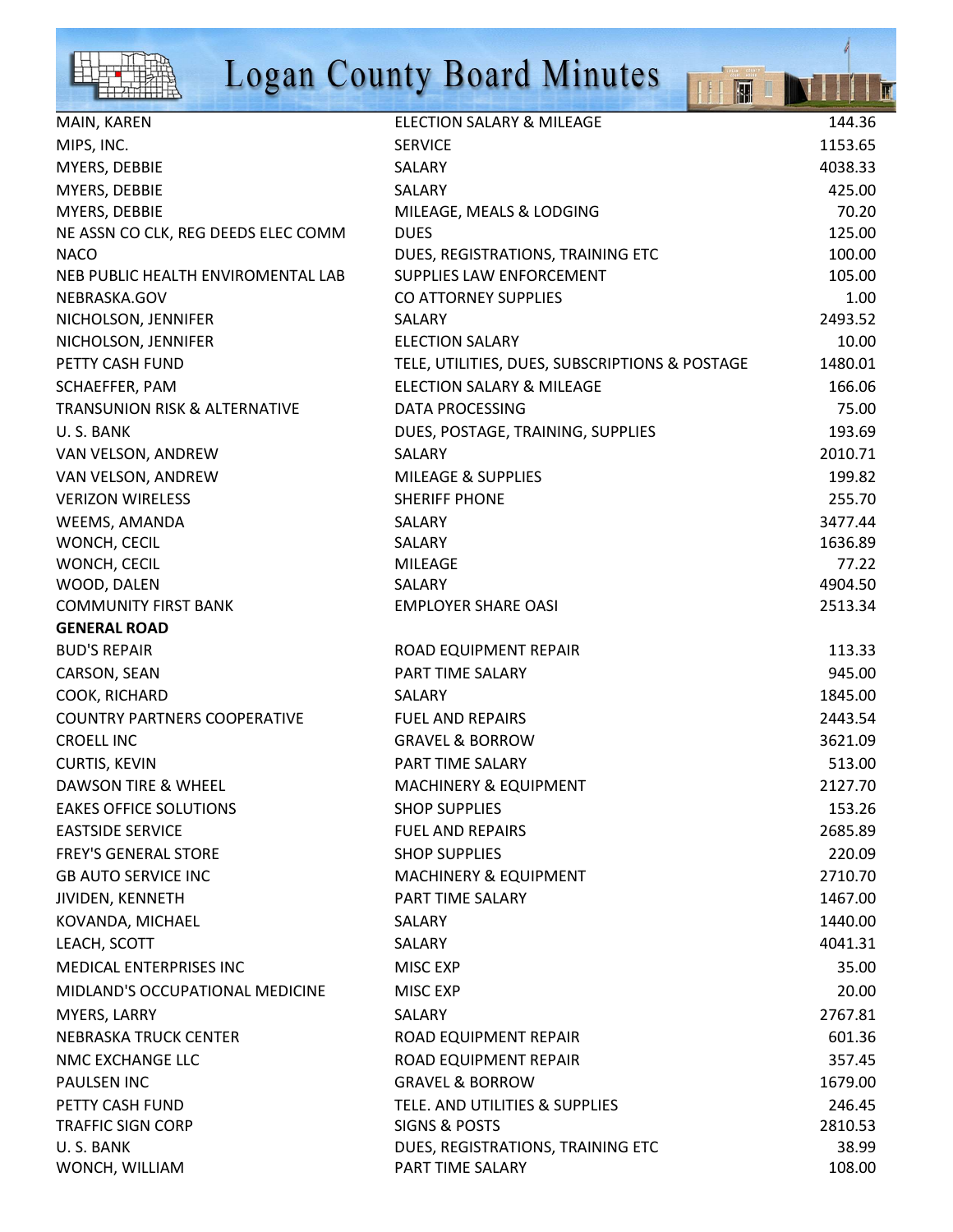|                                  | <b>Logan County Board Minutes</b>     | H          |
|----------------------------------|---------------------------------------|------------|
| <b>COMMUNITY FIRST BANK</b>      | <b>EMPLOYER SHARE OASI</b>            | 1000.07    |
| <b>COUNTY LIBRARY</b>            |                                       |            |
| PETTY CASH FUND                  | <b>TELEPHONE SERVICE</b>              | 73.05      |
| REGIER, KELLY                    | <b>PART TIME SALARY</b>               | 10.00      |
| TRIMBLE, KATHRYN                 | SALARY                                | 776.69     |
| TRIMBLE, KATHRYN                 | <b>MISC SUPPLIES</b>                  | 48.29      |
| U.S. BANK                        | <b>BOOKS</b>                          | 178.11     |
| <b>COMMUNITY FIRST BANK</b>      | <b>EMPLOYER SHARE OASI</b>            | 60.18      |
| <b>911 SURCHARGE</b>             |                                       |            |
| PETTY CASH FUND                  | <b>TELEPHONE SERVICE</b>              | 62.96      |
| <b>DRUG AND LAW ENFORCEMENT</b>  |                                       |            |
| <b>HEARTLAND PRECISION RIFLE</b> | DRUG PROGRAM COST                     | 535.00     |
| U.S. BANK                        | <b>MACHINERY &amp; EQUIPMENT</b>      | 868.94     |
| <b>COURTHOUSE BOND FUND</b>      |                                       |            |
| <b>CHASE NYC</b>                 | <b>COURTHOUSE BOND &amp; INTEREST</b> | 120,930.00 |

## TOTAL 223,860.76

Laurie Hood and Corey Crandell of the Keith County Communications met with the board to discuss the rate height for dispatch for Logan County, which will be 1% of the Personal and Real Property taxes based on the preceding year's budget, to be no lower than \$4000.00 per year. This fee will be visited every two years in April. Motion by Gaites seconded by Doyle to approve the new contract with Keith County Communications which will begin July 1, 2022 and is perpetual or until terminated by one or both parties. Yeas: Doyle Wonch and Gaites. Nays: None.

Reports were given by Richard Cook, Highway Superintendent, Sean Carson, Sheriff, Andrew Van Velson, County Attorney, Scott Gaites on the West Central Health Board meeting and Lee Wonch on Lexington Landfill and Behavorial and Disability Board.

The tractor that was bid and approved at the April meeting of a Case IH Puma 150 from Titan Machinery for \$135,645.00 is no longer available. Titan Machinery brought up another state bid for a Case IH Puma 150 FPS Tractor for 145,000. Motion by Doyle seconded by Gaites to purchase the Case IH Puma 150 FPS Tractor for \$145,000. Yeas: Wonch and Doyle. Nays: Gaites. The tractor will be purchased at this time with ARPA money of \$72,535 and the rest out of Inheritance Tax to be paid back to Inheritance Tax when we get second half of ARPA money.

Motion by Doyle seconded by Wonch to appoint Scott Gaites to put together specs and seek bids for new shop building being purchased from the Hanich Trust Grant. Yeas: Doyle, Wonch and Gaites. Nays: None.

Motion by Gaites seconded by Doyle to approve an amendment to the May 18, 2022 agenda, adding BCBS Rates as item #9. Yeas: Gaites, Doyle and Wonch.

An amended budget hearing was held at 10:00 a.m. to amend the Library Budget to allow them to spend additional grants they received from the State of Nebraska that had to be expended in the current fiscal year and to amend the Drug Fund that received additional revenue and expenditures already exceeded the budgeted amount so was amended to comply with state statutes. Motion by Gaites seconded by Doyle to close the amended budget hearing at 10:20 a.m. Yeas: Doyle, Gaites and Wonch. Nays: None. Motion by Doyle seconded by Gaites to pass, approve and adopt Resolution #2022-3 amending the Library and Drug Fund Budgets. Yeas: Gaites, Wonch and Doyle. Nays: None

Sealed bids for loader were opened and reviewed at 10:30 a.m. Bids received were: Murphy Tractor & Equipment – New JD 624P High Lift for \$239,000 and a Used JD 624L High Lift w/5425 hours for \$184,900, Titan Machinery – New Case 721GXR for \$225,800, and Nebraska Machinery New Cat 950GC for \$273830 and a Used Cat938M w/5385 hours for \$198,217. Motion by Gaites seconded by Doyle to accept the bid from Murphy Tractor & Equipment for the Used JD 624L loader for \$184900. Yeas: Wonch, Doyle and Gaites. Nays: None. The Count will pay \$25000 down out of Road Budget and finance the remaining amount.

Motion by Doyle seconded by Gaites to authorize the Chairman to sign the Management Representation letter from Don D. Wilson, CPA, auditor for Logan County. Yeas: Gaites, Doyle and Wonch. Nays: None.